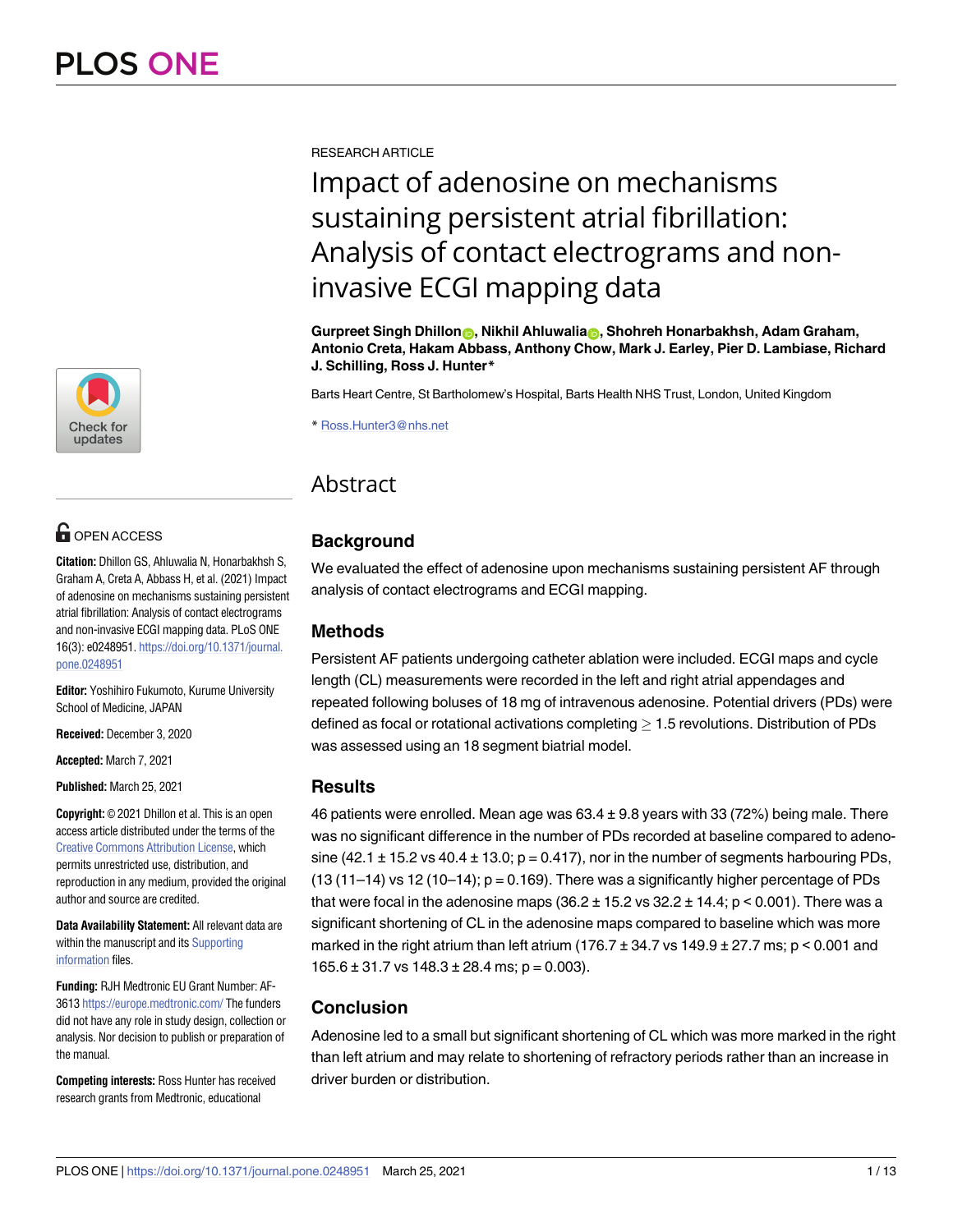<span id="page-1-0"></span>grants from Biosense Webster, and speaker fees from Medtronic and Biosense Webster. Pier Lambiase receives research grants from Medtronic, Abbott and Boston Scientific. This work is supported by UCLH Biomedicine NIHR and Barts BRC. Ross Hunter, Richard Schilling, and Shohreh Honarbakhsh were inventors of the STAR mapping system and are shareholders in Rhythm AI Ltd. This does not alter our adherence to PLOS ONE policies on sharing data and materials."(as detailed online in our guide for authors [https://journals.plos.](https://journals.plos.org/plosone/s/competing-interests) [org/plosone/s/competing-interests](https://journals.plos.org/plosone/s/competing-interests)).

Registered on Clinicaltrials.gov: [NCT03394404](https://clinicaltrials.gov/ct2/show/NCT03394404).

# **Introduction**

The effects of Adenosine upon mechanisms sustaining persistent Atrial Fibrillation (AF) are not well understood. Persistent AF is thought to be maintained by localised sources termed drivers that are intermittent but recur at patient specific sites  $[1-4]$ . There is now increasing interest in identifying and targeting these drivers using contact and non-contact mapping during catheter ablation procedures [\[1,](#page-11-0) [2,](#page-11-0) [5](#page-11-0)].

Adenosine is an endogenous nucleoside commonly used to diagnose and treat supraventricular tachycardias [[6\]](#page-11-0). Adenosine shortens atrial action potential duration and refractory periods [\[7](#page-11-0)]. In catheter ablation procedures for AF, adenosine is used to unmask dormant pulmonary vein conduction post pulmonary vein isolation [\[8](#page-11-0), [9](#page-11-0)]. Studies utilizing adenosine in this respect have also observed an increase in PV firing during administration [[10](#page-11-0)]. There is therefore potential for adenosine to affect both focal and reentrant mechanisms in AF. The impact of adenosine on atrial repolarization and refractoriness may be greater in the right compared to the left atrium, although why this should be is unclear [\[11\]](#page-11-0). Regional differences in expression of adenosine sensitive receptors such as adenosine A1 may explain this heterogenous effect and may cause site specific effects on AF mechanisms [[10](#page-11-0), [11](#page-11-0)]. Greater understanding of the effect of adenosine may improve our understanding of AF mechanisms generally, but are also important for clinical and research purposes. Electrocardiographic Imaging (ECGI) mapping and non-contact mapping have both been used to study mechanisms in AF but also often require adenosine administration to produce pauses without QRS complexes for analysis, which then has an undetermined impact on AF mechanisms.

We hypothesized that Adenosine would have a significant impact on AF mechanisms. We explored this through contact electrograms to examine left and right atrial appendage (LAA and RAA) cycle length (CL) in addition to ECGI mapping to examine the burden and distribution of focal and rotational activations before and after administration of adenosine.

# **Methods**

#### **Patient population**

This study is a sub-study of a clinical trial registered on clinicaltrials.gov (NCT03394404). Approved by East Midlands—Leicester South Research Ethics Committee REC reference: 17/ EM/0333, IRAS project ID:218367. Patients undergoing first time catheter ablation for persistent AF of less than two years duration were prospectively enrolled between January and December 2018 [\(Fig](#page-2-0) 1). All participants provided written informed consent. Exclusion criteria included: LA diameter *>* 5cm, LV EF *<* 40%, NYHA III or IV heart failure, age *<* 18 or *>* 80 years, hypertrophic cardiomyopathy or greater than moderate valve disease.

#### **Non-invasive ECGI mapping**

Patients were fitted with the ECGI multi-electrode vest. They then underwent a non-contrast computed topography (CT) scan. A 3D bi-atrial geometry was then manually generated from the CT scan on the ECGI computer system (CardioInsight, Medtronic, USA). The ECGI system is then able to determine the position of the surface electrodes and the surface of the heart.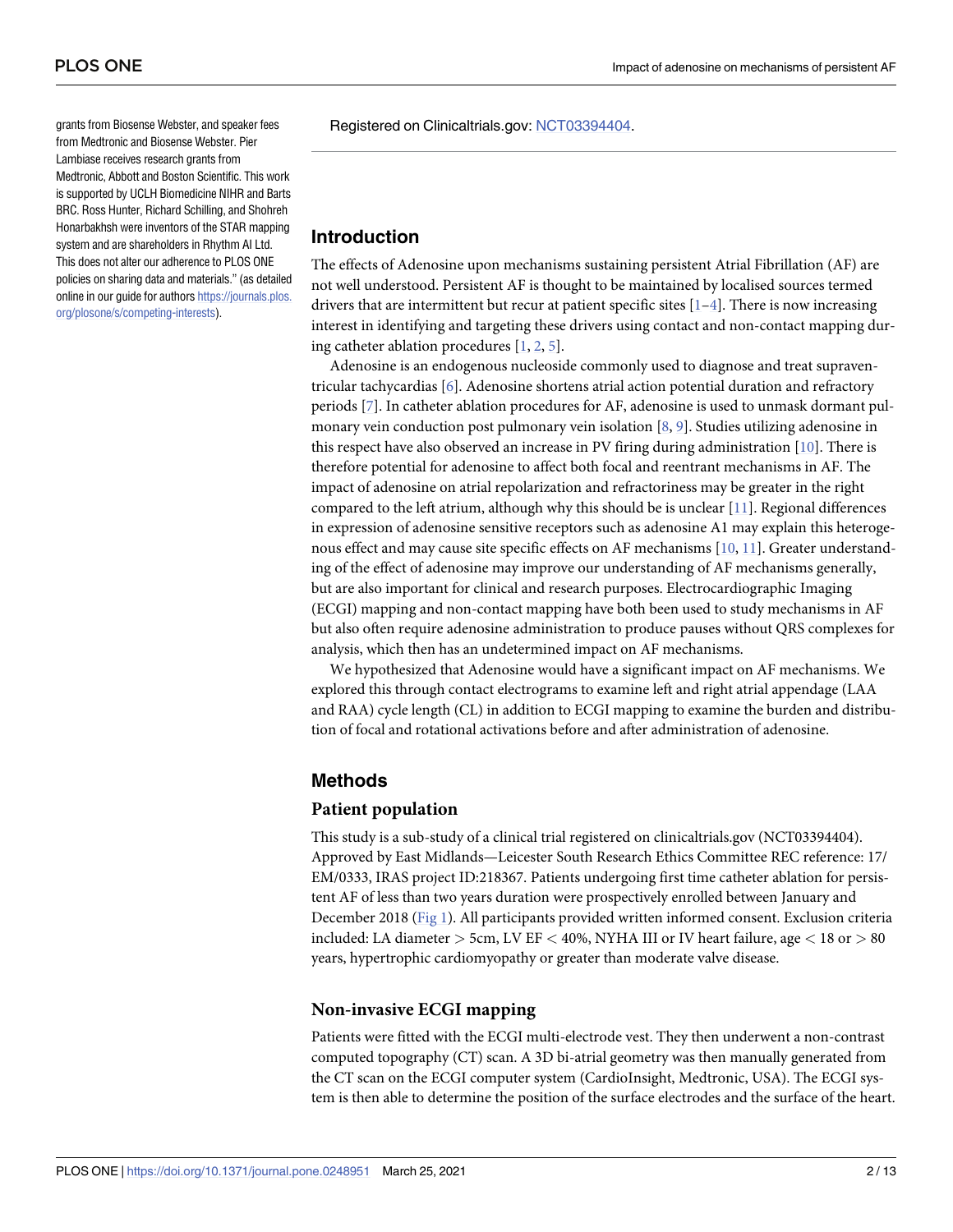<span id="page-2-0"></span>



#### <https://doi.org/10.1371/journal.pone.0248951.g001>

All ECGI mapping was performed intra-procedurally prior to any ablation. If patients were in sinus rhythm then AF was induced through pacing and left to stabilize for at least 10 minutes prior to mapping. 15 seconds of cumulated atrial intervals, each of a minimum duration  $of \geq 840$  ms were collected to generate a bi-atrial map of potential drivers (PDs). Intravenous beta-blockers or calcium channel blockers were administered if the ventricular rate required slowing. After 15 seconds of data had been collected for a map, adenosine was then administered in 18 mg boluses to collect a further 15 seconds of data for a separate post adenosine map. As it was unclear whether adenosine would elicit a response detectable with the technologies utilized, a single large dose was studied rather than a complex dose response relationship. A dose of 18 mg was chosen as this is commonly employed to slow the ventricular rate to allow ECGI mapping, and hence it is particularly important to determine whether a dose in this range impacts atrial electrophysiology significantly [\[5\]](#page-11-0). Potential drivers (PDs) were identified based on ECGI mapping and were defined using similar definitions to previous work from our institution and others  $[1, 5, 12]$  $[1, 5, 12]$  $[1, 5, 12]$  $[1, 5, 12]$  $[1, 5, 12]$  $[1, 5, 12]$ . PDs were defined as either focal activations or rotational activations completing at least 1.5 revolutions.

#### **Offline analysis**

Offline analysis was performed post procedure by 2 operators blinded to which map was with adenosine or at baseline. Firstly, operators would review the surface ECG recordings and atrial segments with excessive noise would be excluded. Excess segments were collected during procedures to ensure that the final ECGI map comprised at least 15000 ms. Secondly, the raw unipolar electrograms were reviewed. Individual electrodes from the ECGI jacket that exhibited excessive noise were removed. Finally, the individual PDs were displayed on a biatrial compos-ite map and individually reviewed ([Fig](#page-3-0)  $2$ ). If the PD appeared to be implausible, they were then excluded.

#### **Potential driver data analysis**

PDs were assessed in terms of burden and characteristics: the total number of PD occurrences (including rotational and focal occurrences), sum of revolutions and repetitive activations of focal PDs, the stability of rotational activation patterns (the mean number of revolutions per rotational PD occurrence), the proportion of PDs that were rotational or focal. PDs were also assessed on a distribution basis using a bespoke 18 segment model described previously [\[12\]](#page-11-0).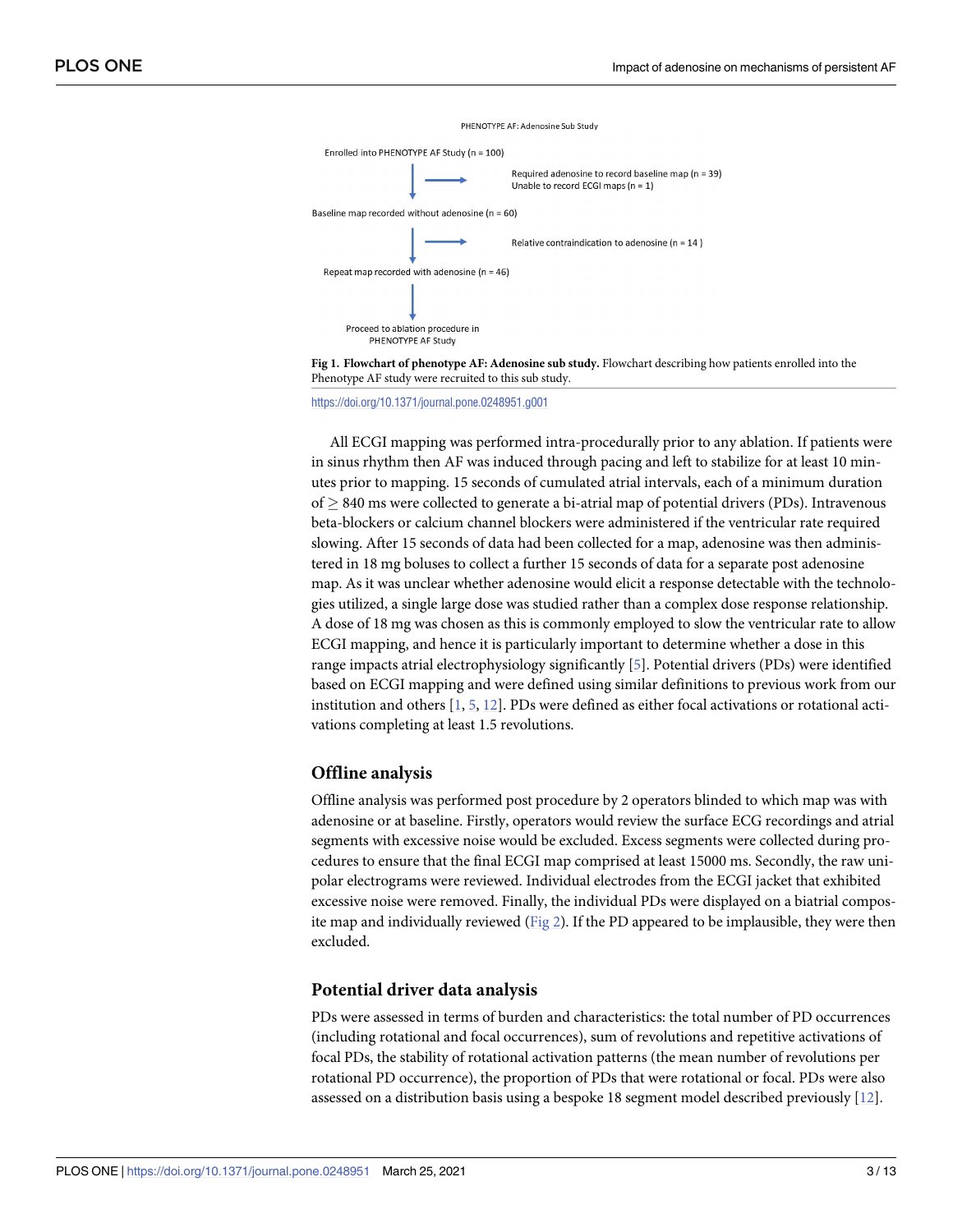<span id="page-3-0"></span>

**[Fig](#page-2-0) 2. Image from the ECGI system showing a focal activation being reviewed.** Screenshot from the ECGI workstation software. This screen allows the operator to select any potential focal or rotational driver and for review. Far left: LAO view of the composite biatrial map displaying focal PDs (orange hexagons) and yellow/orange areas as a heat map with darker colour showing greater number of rotational PDs occurrences. A selected focal PD is highlighted in green. Right image: a phase map with the activation sequence for that focal PD with the blue region showing the site of earliest activation, spreading out through light blue, green, then yellow and red colours. The raw unipolar electrogram is displayed on the bottom right panel. The software can display the unipolar electrograms from any point on the phase map.

#### <https://doi.org/10.1371/journal.pone.0248951.g002>

The number of segments harbouring drivers at the PVs and posterior wall and elsewhere, segments harbouring drivers in the RA, LA, LA excluding PVs and posterior wall, and septum were collected. Where a PD occupied an area that straddled more than one segment on the 18-segment model, it was counted as a single driver occurrence but ascribed to more than one segment for the purposes of assessing distribution.

#### **Contact mapping acquisition**

LabSystem Pro (Boston Scientific, Marlborough, MA, USA) was used to record and display electrogram data. A quadripolar catheter was sited at the RAA and a circular mapping catheter was sited at the LAA in order to record cycle lengths over 30 cycles during acquisition of the ECGI maps before and after administration of adenosine, [Fig](#page-4-0) 3.

#### **Study end points**

The co-primary end points were the impact of adenosine on PD burden (defined as the number of driver occurrences) and distribution (defined as the number of segments harbouring drivers on the 18-segment model). Secondary end points included an assessment of the impact adenosine on PD temporal stability, and the proportion of PDs that were focal versus rotational. The impact of adenosine on LAA and RAA CL was also assessed.

#### **Statistical analysis**

Normally-distributed data were expressed as mean ± standard deviation or if not normallydistributed as median with interquartile range. Student's paired t test was performed for normally-distributed variables and Wilcoxon paired samples test was performed for non-parametric variables. A multivariate analysis was performed using binary logistic regression to determine if there were predictors of RAA or LAA reduction or change in total PD burden or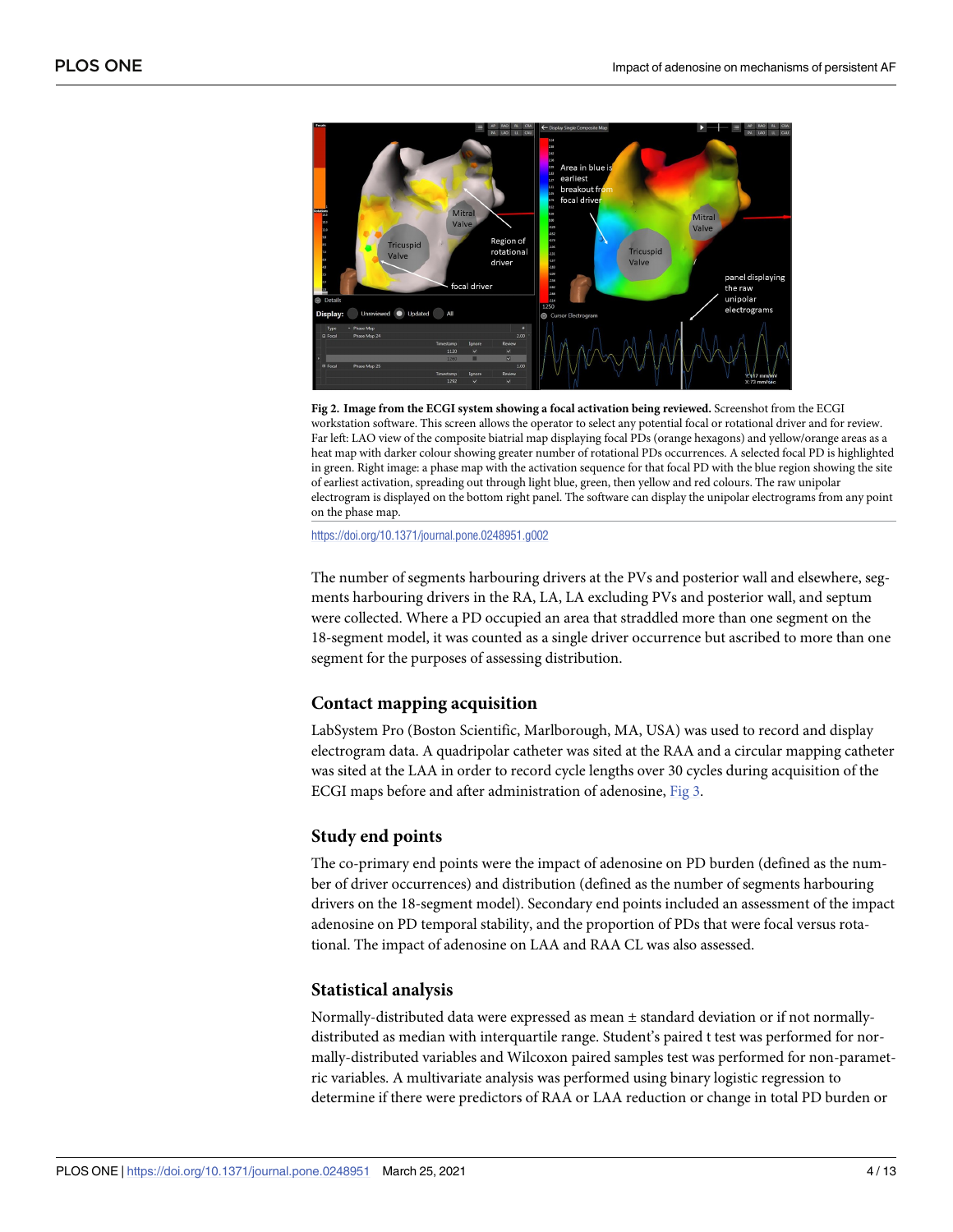<span id="page-4-0"></span>

**[Fig](#page-3-0) 3. Cycle length measurements at baseline and with adenosine.** Cycle length measurements from the same patient at baseline and with Adenosine. The surface ECG leads are shown at the top (blue channels) with a quadripolar catheter in the right atrial appendage (green channels) and the Achieve mapping catheter in the left atrial appendage (yellow channels). Cycle length recordings taken in this patient at the RAA are shorter in the Adenosine maps compared to baseline but are similar in both at the LAA.

<https://doi.org/10.1371/journal.pone.0248951.g003>

PD distribution. A change of 15% was thought to be clinically significant and taken as a positive response. Factors included as categorical covariates included gender, hypertension, diabetes mellitus and ischaemic heart disease. Continuous factors included age and LA diameter. Factors were removed from the model in a stepwise fashion until only factors with a p-value of *<* 0.10 remained in the final model. Spearman's rank correlation was used to determine correlation between either AF duration or LA diameter with change in RAA CL, LAA CL, PD burden and PD distribution with adenosine administration. Statistical analysis were performed using SPSS (IBM SPSS Statistics, Version 25 IBM Corp, Armonk, NY, USA). A Pvalue of *<*0.05 was taken to indicate statistical significance. Power calculations were performed using G\*Power 3.1 (G\*Power, version 3.1.9.6, Heinrich-Heine-Universität Düsseldorf, Germany) [[13](#page-11-0)].

### **Results**

In total 46 patients were included in this study from 100 who were enrolled into the Phenotype AF study ([Fig](#page-2-0) 1). Patient demographic data is displayed in [Table](#page-5-0) 1. Mean age was  $63.4 \pm 9.8$ years with 33 (72%) being male. Mean LA diameter was  $39.6 \pm 5.9$  millimetres (mm) with median time from diagnosis of AF to ablation being  $18(11-31)$  months with median duration of AF being 12 (6–17) months. ECGI maps at baseline and with adenosine were generated in all patients (a total of 92 maps were analysed).

# **Baseline MAPS**

46 atrial maps were generated. The median duration of ECGI recordings per map was 15.2 (15.1–15.6) seconds which was comprised of 16 (15–16) intervals. The total number of PD occurrences was  $42.1 \pm 15.2$ . On a regional analysis, the number of PD occurrences at the pulmonary veins and posterior wall (PVs and PW) was  $9.5 \pm 5.0$ , and the number occurring outside the PVs and PW was  $32.5 \pm 13.1$ .

The number of segments on the 18 segment model harbouring drivers was 13 (11–14). On a regional analysis, the number of segments harbouring drivers at the PVs and PW was 4 out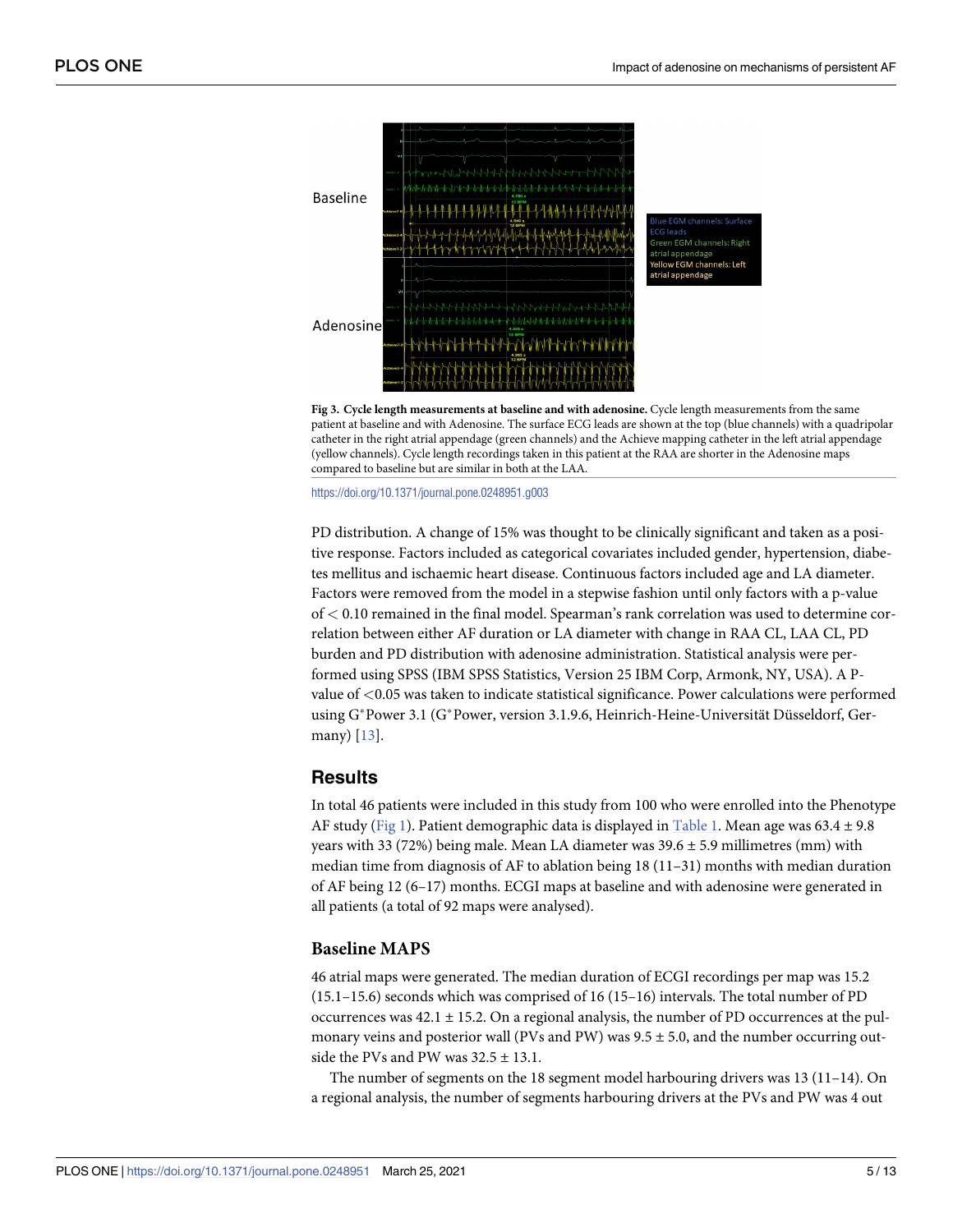<span id="page-5-0"></span>

| <b>Baseline Characteristics</b>              |                 |
|----------------------------------------------|-----------------|
| Number of Patients                           | 46              |
| Age (years) Mean $\pm$ SD                    | $63.4 \pm 9.8$  |
| Male $n$ $(\%)$                              | 33(72)          |
| Hypertension $n$ $(\%)$                      | 20(43)          |
| Diabetes Mellitus n (%)                      | 10(22)          |
| Ischaemic Heart Disease n (%)                | 6(13)           |
| Cerebrovascular Accident n (%)               | 3(7)            |
| CHA2DS2VASC Score mean ± SD                  | $2.0 \pm 1.5$   |
| LA Diameter $(mm) \pm SD$                    | $39.6 \pm 5.9$  |
| LA Volume (ml) $\pm$ SD                      | $68.7 \pm 23.0$ |
| Median diagnosis of AF to procedure (months) | $18(11-31)$     |
| Duration of Persistent AF (months)           | $12(6-17)$      |
| Persistent $AF \, (<$ twelve months)         | 25              |
| Longstanding $AF$ ( $>$ twelve months)       | 21              |

**[Table](#page-4-0) 1. Participant demographics.**

Values are given as no. (%), mean ± standard deviation or median (Interquartile Range).

<https://doi.org/10.1371/journal.pone.0248951.t001>

of 5 segments (3–4), and the number of segments outside the PVs and PW was 9 out of 13  $(8-10)$ .

#### **Impact of adenosine**

Although there was no significant difference in the cumulative duration of ECG segments for analysis (15.2 (15.1–15.6) s at baseline versus 15.5 (15.2–15.5) s post adenosine;  $p = 0.797$ ) the number of intervals recorded was significantly fewer with the adenosine derived maps as expected (16 (15–16) intervals for baseline maps vs 10 (9–12) intervals post adenosine, p *<*0.001).

**i) Impact on burden of PDs.** The burden and characteristics of PDs recorded in baseline and adenosine derived maps are shown [Table](#page-6-0) 2. Comparison of the total number of PD occurrences recorded at baseline (42.1  $\pm$  15.2) and with adenosine (40.4  $\pm$  13.0) did not reveal any significant difference;  $p = 0.417$ . Nor was there a significant difference on a regional basis with number of PDs recorded at the PVs and PW (9.5 ± 5.0 recorded at baseline compared to 9.0  $\pm$  4.2 with adenosine; p = 0.399) and elsewhere excluding the PVs and PW (32.5  $\pm$  13.1 at baseline versus  $31.5 \pm 11.2$  with adenosine; p = 0.554).

**ii) Impact upon potential driver distribution.** No significant difference was seen in the number of segments harbouring PDs between the maps at baseline and those derived with adenosine (13 (11–14) vs 12 (10–14);  $p = 0.169$ ), nor were there any regional difference when comparing segments at the PVs and PW (4 (3–4) vs 3 (3–4);  $p = 0.215$ ) or segments excluding those at the PVs and PW (9 (8–10) vs 9 (8–10);  $p = 0.367$  [\(Table](#page-6-0) 3). Comparison of percentage of segments harbouring PDs in the LA, septum and RA did not reveal any significance difference between the PD maps ( $p > 0.325$ ).

**iii) Impact on PD characteristics and stability.** No significant difference was seen in the sum of revolutions of the rotational PDs (67.1  $\pm$  31.2 vs 66.6  $\pm$  30.1; p = 0.914) nor was there any difference in the sum of the focal PDs (12.9  $\pm$  6.4 vs 13.9  $\pm$  5.4; p = 0.296). Comparison of regional difference between the sum of rotational or focal PDs at the PVs and PW, or those occurring outside the PVs and PW did not reveal any significant difference either (all p *>* 0.05). When comparing the stability of PDs by calculating the mean number of revolutions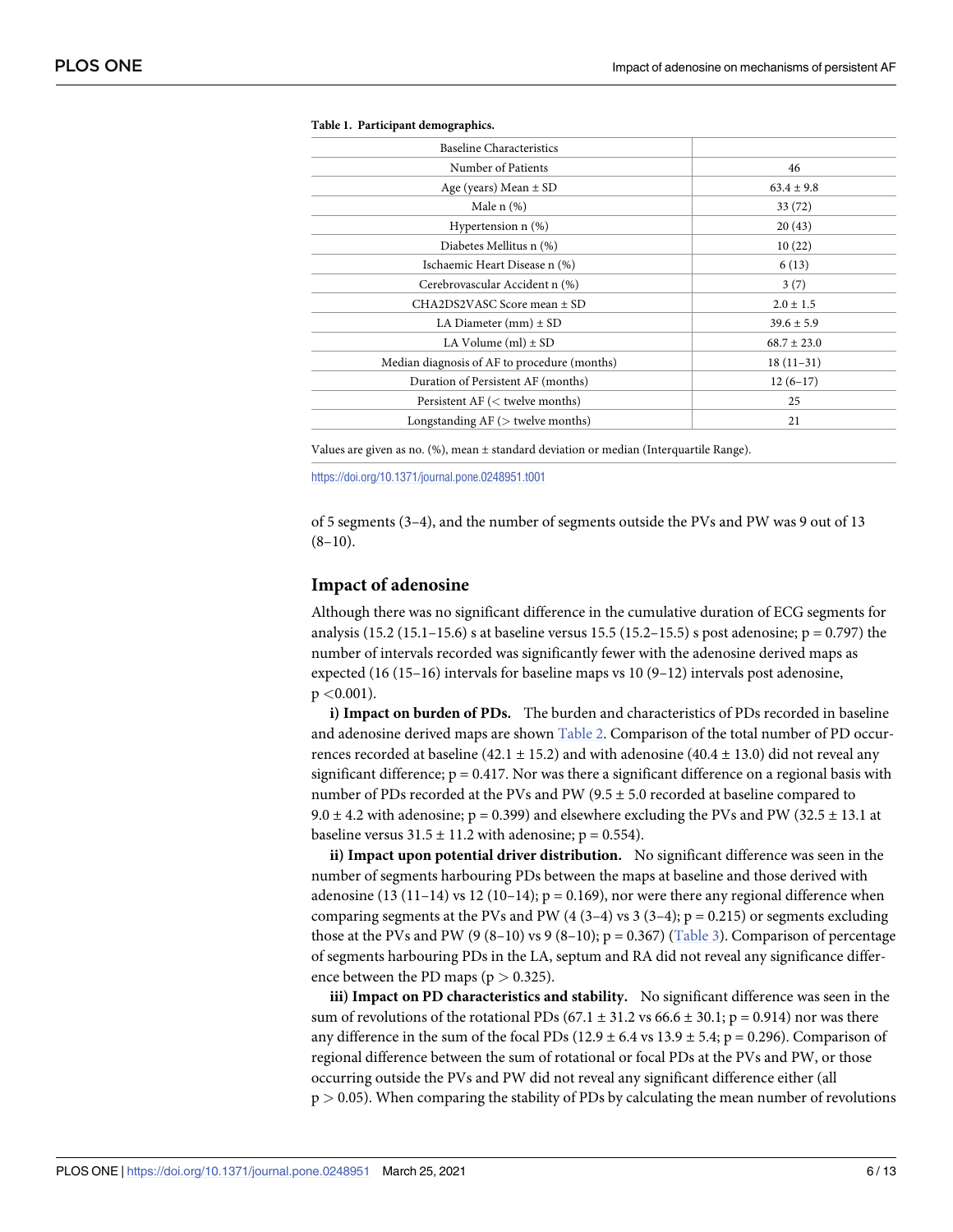| Factor                                                    | <b>Baseline ECGI Maps</b> | <b>Adenosine ECGI Maps</b> | P Value |
|-----------------------------------------------------------|---------------------------|----------------------------|---------|
| No of PDs Occurrences at PVs and PW                       | $9.5 \pm 5.0$             | $9.0 \pm 4.2$              | 0.399   |
| No of PDs Occurrences (excluding those at the PVs and PW) | $32.5 \pm 13.1$           | $31.5 \pm 11.2$            | 0.554   |
| Total No of PD Occurrences                                | $42.1 \pm 15.2$           | $40.4 \pm 13.0$            | 0.417   |
| Sum of Rotations at the PVs and PW                        | $12.4 \pm 8.9$            | $11.1 \pm 7.5$             | 0.305   |
| Sum of Rotations exc. those at the PVs and PW             | $54.7 \pm 26.1$           | $55.5 \pm 25.9$            | 0.825   |
| Total Sum of Rotations                                    | $67.1 \pm 31.2$           | $66.6 \pm 30.1$            | 0.914   |
| Sum of Foci at the PVs and PW                             | $4.3 \pm 3.4$             | $4.9 \pm 3.6$              | 0.275   |
| Sum of Foci exc. those at the PVs and PW                  | $8.6 \pm 4.8$             | $9.0 \pm 3.8$              | 0.627   |
| Total Sum of Foci                                         | $12.9 \pm 6.4$            | $13.9 \pm 5.4$             | 0.296   |
| Percent of PDs that were Focal                            | $32.2 \pm 14.4$           | $36.2 \pm 15.2$            | < 0.001 |
| Mean no of Rotations (per PD occurrence)                  | $2.3 \pm 0.4$             | $2.3 \pm 0.3$              | 0.773   |
| Proportion of PD occurrences at PV and PW                 | $0.3 \pm 0.2$             | $0.3 \pm 0.2$              | 0.700   |

<span id="page-6-0"></span>**[Table](#page-5-0) 2. Comparison of potential driver burden in ECGI maps at baseline compared to those with adenosine.**

Values given as mean ± standard deviation or median (interquartile range). Number of PD occurrences is the total sum of the total number of focal and rotational PD occurrences. Sum of rotations is the sum of revolutions of the all the accumulated rotational PDs.

<https://doi.org/10.1371/journal.pone.0248951.t002>

completed per rotational PD occurrence, no significant difference was seen  $(2.3 \pm 0.4 \text{ vs } 1.5 \pm 0.4 \text{ vs } 1.5 \pm 0.4 \text{ vs } 1.5 \pm 0.4 \text{ vs } 1.5 \pm 0.4 \text{ vs } 1.5 \pm 0.4 \text{ vs } 1.5 \pm 0.4 \text{ vs } 1.5 \pm 0.4 \text{ vs } 1.5 \pm 0.4 \text{ vs } 1.5 \pm 0.4$  $2.3 \pm 0.3$ ; p = 0.773).

There was a small but significant difference in the percentage of PDs that were focal with a higher percentage of focal PDs detected post adenosine  $(36.2 \pm 15.2)$  compared to the baseline maps (32.2 ± 14.4; p *<* 0.001). Examples of maps pre and post adenosine are shown in [Fig](#page-7-0) 4. On a regional basis there was a trend towards significance in the percentage of PDs that were focal at the PVs and PW post adenosine  $(55.2 \pm 29.8)$  compared to the baseline maps  $(43.7 \pm 27.8; p = 0.052)$ . Excluding the PVs and PW, the percentage of PDs that were focal was higher following adenosine (30.7  $\pm$  13.9) than on baseline maps (28.0  $\pm$  15.8; p = 0.003).

#### **Contact mapping measurements**

There was a significant reduction in LAA and RAA CL following the administration of adenosine: 165.6 ± 31.7 vs 148.3 ± 28.4; p = 0.003 and 176.7 ± 34.7 vs 149.9 ± 27.7; p *<* 0.001 [\(Table](#page-7-0) 4). There was a significant reduction in CL in the RAA 20.9 (6.9–41.9), compared to the LAA (7.0 (0.1–33.9);  $p = 0.030$ ). This translated to a 4.9 (0.5–20.7) % change in the LAA and a 13.8 (4.4–24.6) % change in the RAA CL ( $p = 0.068$ ).

|  |  |  | Table 3. Comparison of potential driver distribution in maps with adenosine and without. |  |
|--|--|--|------------------------------------------------------------------------------------------|--|
|  |  |  |                                                                                          |  |

| Factor                                                      | <b>Baseline</b> | Adenosine       | P Value |
|-------------------------------------------------------------|-----------------|-----------------|---------|
| No of Segments harbouring PDs at PVs and PW                 | $4(3-4)$        | $3(3-4)$        | 0.215   |
| No of Segments (excluding those at the PVs and PW)          | $9(8-10)$       | $9(8-10)$       | 0.367   |
| Total No of Segments harbouring PDs                         | $13(11-14)$     | $12(10-14)$     | 0.169   |
| Proportion of PDs at the PV and Posterior Wall to Elsewhere | $0.41 \pm 0.16$ | $0.40 \pm 0.15$ | 0.615   |
| Percentage of Segments harbouring PDs in the LA             | $59.2 + 7.3$    | $57.8 + 7.2$    | 0.325   |
| Percentage of Segments harbouring PDs at Septum             | $12.9 + 5.0$    | $13.8 \pm 6.3$  | 0.355   |
| Percentage of Segments harbouring PDs in the RA             | $27.8 + 7.3$    | $28.4 + 7.2$    | 0.633   |

Distribution is described as the number of segments of the atria on an 18 segment model that harboured PDs. Distribution in certain regions is also analysed. Pulmonary veins and posterior wall are abbreviated to PVs and PW. LA is left atrium and RA is right atrium. Values given as mean ± standard deviation or median (interquartile range).

<https://doi.org/10.1371/journal.pone.0248951.t003>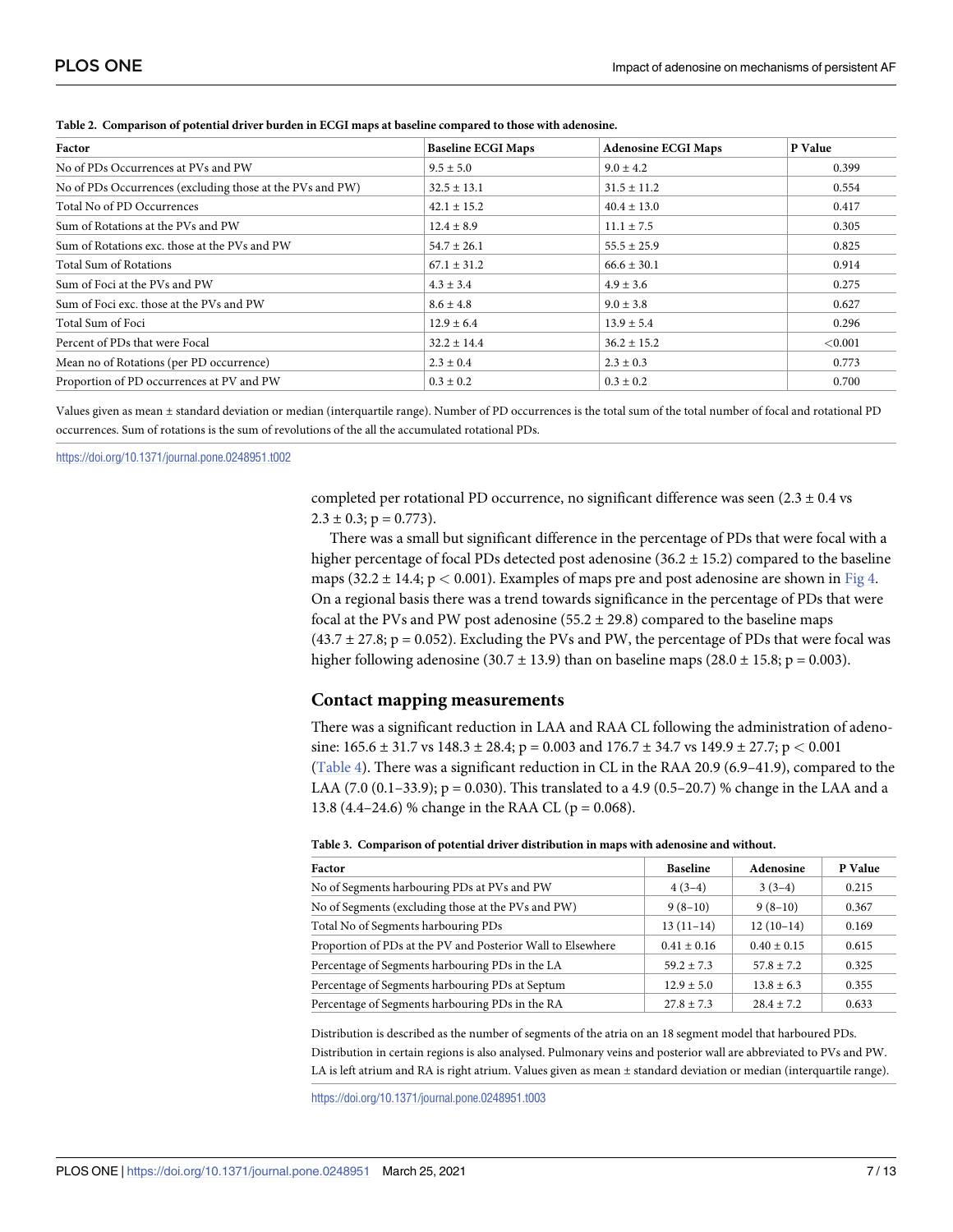<span id="page-7-0"></span>

**[Fig](#page-6-0) 4. ECGI composites maps at baseline and with adenosine.** ECGI Composite maps from the same patient at baseline and with Adenosine. In this figure the orange hexagons represent focal drivers and the yellow/orange areas are regions where rotational drivers have been detected. The numbers in the diagram represent the number of revolutions completed for each rotational PD occurrence in that region. the overall burden and distribution of PDs is very similar, but the proportion of PDs that are focal is arguable slightly increased in the maps following administration of adenosine.

<https://doi.org/10.1371/journal.pone.0248951.g004>

**Correlation between AF duration and left atrial dimensions and impact of adenosine.** LA diameter showed a significant correlation with change in RAA CL with adenosine ( $r =$  $-0.389$ , p = 0.032), and a trend towards correlation with change in LAA CL (r =  $-0.325$ ,  $p = 0.070$ ) (S1 [Table\)](#page-10-0). There was a trend towards correlation between LA diameter and impact of adenosine on PD burden ( $r = 0.253$ ,  $p = 0.106$ ), but not on PD distribution ( $r = -0.093$ , p = 0.560). There was no correlation between AF duration and the impact of adenosine on any of these factors (all r *<* 0.1 and p *>* 0.10).

#### **Multivariate analysis**

Outcomes of the multivariate analysis are included in [S2](#page-10-0)–[S5](#page-10-0) Tables. The only factor remaining in the final model predicting an increase in PD burden was LA diameter which trended towards significance (OR 1.133, 95 CI 0.994-1.291,  $p = 0.062$ ). Factors associated with an increase in PD distribution in the final model were male gender (OR 10.31, 95 CI 1.206– 88.096, p = 0.033), age (OR 0.883, 95 CI 0.799–0.976, p = 0.015), diabetes mellitus (OR 10.274, 95 CI 0.762–138.579, p = 0.079) and ischaemic heart disease (OR 0.063, 95 CI 0.003–1.327, p = 0.075). There were no significant predictors of reduction in RAA CL although age (OR 1.096, 95 CI 0.984–1.222, p = 0.096), LA diameter (OR 0.877. 95 CI 0.755–1.018, p = 0.085) and ischaemic heart disease (OR 0.107, 95 CI 0.008-1.427,  $p = 0.091$ ) trended towards significance. There were no significant predictors of reduction in LAA CL.

|  |  |  |  |  |  | Table 4. Cycle lengths at baseline and with adenosine. |
|--|--|--|--|--|--|--------------------------------------------------------|
|--|--|--|--|--|--|--------------------------------------------------------|

|                              | <b>Baseline</b>  | Adenosine        | P Value |
|------------------------------|------------------|------------------|---------|
| Left Atrial Appendage (LAA)  | $165.6 \pm 31.7$ | $148.3 \pm 28.4$ | 0.003   |
| Right Atrial Appendage (RAA) | $176.7 \pm 34.7$ | $149.9 + 27.7$   | < 0.001 |

Values given as mean ± standard deviation or median (interquartile range).

<https://doi.org/10.1371/journal.pone.0248951.t004>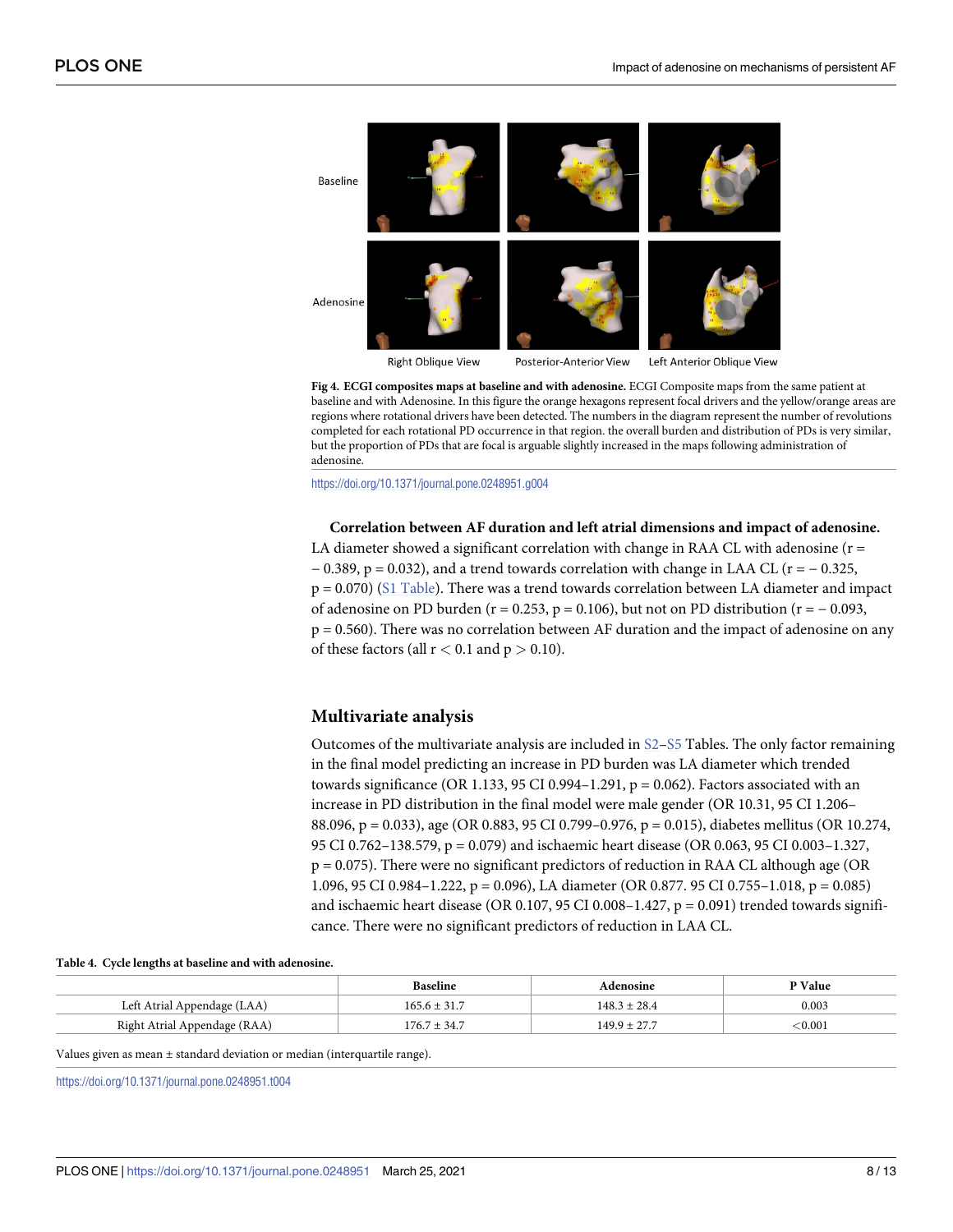### <span id="page-8-0"></span>**Power calculations**

There were limited data for *a priori* sample size estimation, so calculations were performed retrospectively to determine the power to detect clinically important changes. Calculations were performed for what were considered the two main parameters: total PD burden (the number of PD occurrences) and PD distribution (the number of segments on an 18 segment model of the atria harbouring drivers) using the data from baseline maps. We considered that a 15% change in either variable would have been considered clinically or biologically important. With a study population of 46 and assuming an  $\alpha$  = 0.05, there was an 87.2% power to detect a 15% difference in PD burden and a 99.0% power to detect the same difference in PD distribution.

#### **Discussion**

#### **Main findings**

This is the first study to evaluate the impact of adenosine upon mechanisms sustaining persistent AF using both contact mapping and non-invasive mapping with the ECGI system. There was no significant effect of adenosine on the number of PDs observed or the distribution of PDs throughout the atria. There was no impact observed on the driver stability in terms of the number of consecutive cycles occurring. However, there was a small but significant increase in the proportion of drivers that were focal following administration of adenosine. Contact mapping confirmed a significant shortening of CL with adenosine that was more marked in the RAA than the LAA.

#### **Impact of adenosine upon AF mechanisms**

The current study has demonstrated that although the ECGI system has demonstrated no impact of adenosine on driver burden, distribution, or stability, it did cause a small increase in the proportion of PDs that were focal which seemed evident to a similar extent at the PVs and posterior wall compared to the rest of the atria.

Adenosine causes a heterogenous reduction in atrial refractory periods which seems to affect the right atrium to a greater extent than the left  $[11]$ . Adenosine can also induce PV ectopy which has been proposed to occur due to increased autonomic output [\[10,](#page-11-0) [11,](#page-11-0) [14,](#page-11-0) [15\]](#page-11-0). Adenosine may trigger focal PDs through increasing automaticity caused by increased ganglionated plexi innervation or potentially via rebound sympathetic drive that has been shown to occur post adenosine administration [\[16\]](#page-11-0).

Adenosine has previously been shown to increase dominant frequency of AF [\[17,](#page-11-0) [18\]](#page-12-0). There is also site-specific variation in the effect of adenosine which increases dominant frequency in the RA to a greater extent than is observed in the LA  $[11]$  $[11]$  $[11]$ . This is compatible with the findings of the current study, with adenosine causing a significant reduction in LAA and RAA CL, with the effect being greater in the RAA than the LAA. It is unclear what mediates this reduction in CL. The reduction in atrial refractory periods which are more marked in the RA than the LA could account for this. This is perhaps a more likely cause than the small increase in the proportion of PDs that were focal demonstrated in this study, since the total number of PDs was not affected.

**Impact of adenosine in subgroups.** The multivariate analyses and correlation studies suggest firstly that there is a heterogenous response to adenosine, but also that the impact on CL and impact on driver characteristics may differ. The trends taken together suggests a weak effect of increasing LA size being associated with an increase in PD burden with adenosine, whereas increasing LA size predicted less change in RAA CL. There was a trend towards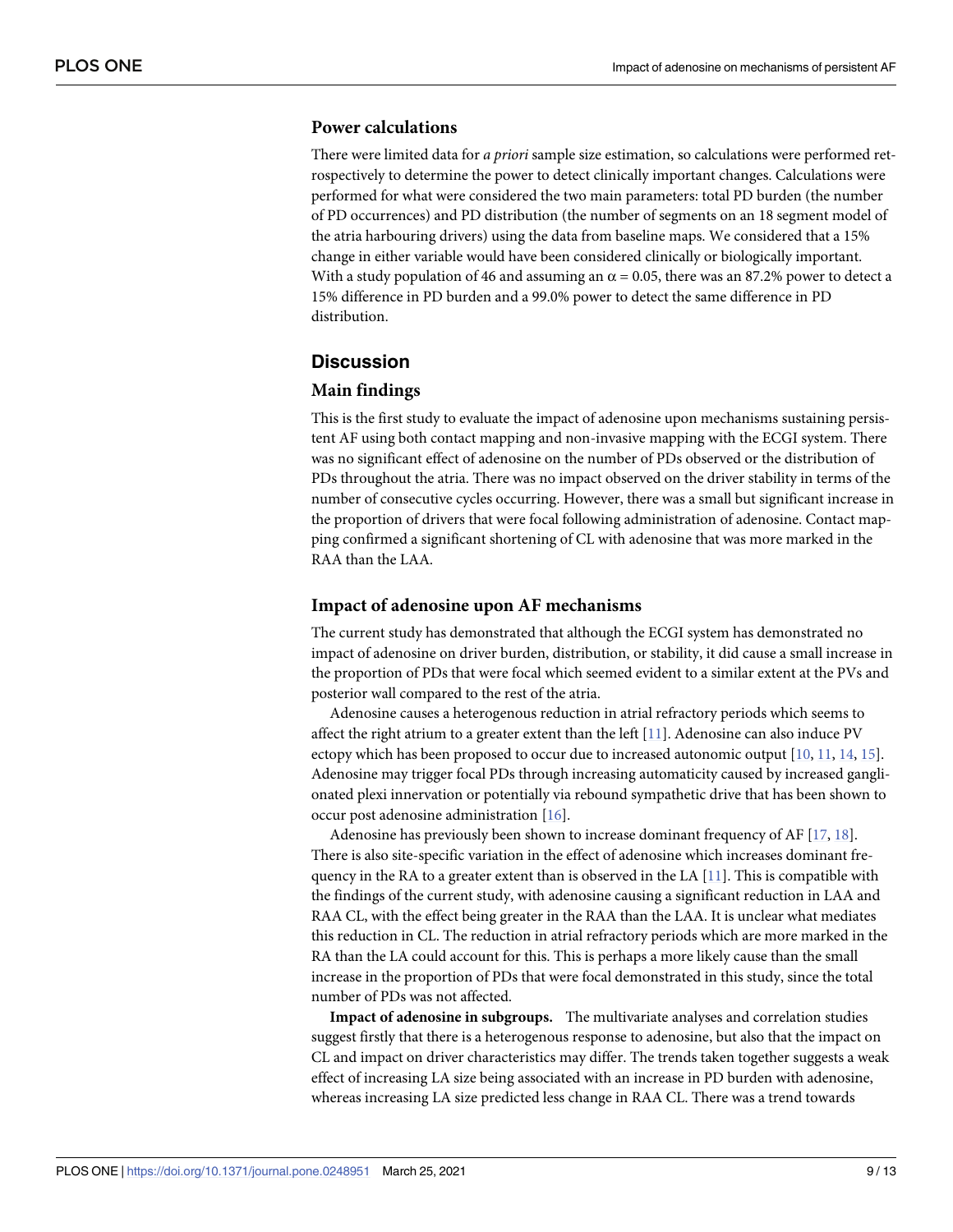female gender being associated with greater distribution of PDs with adenosine. Increasing age was associated with less impact of adenosine on PD distribution, but was associated with a greater impact on RAA CL. These sub-group analyses raise interesting questions about a heterogenous effect of adenosine, but the numbers may be too small to draw firm conclusions. This warrants further study.

# **Clinical implications**

These data have two important clinical implications. Firstly, that adenosine does impact on atrial physiology in terms of causing a small reduction in CL which is compatible with the shortening of action potential duration and refractory periods observed experimentally, and the increase in dominant frequency observed in humans [\[11,](#page-11-0) [18\]](#page-12-0). These changes were more pronounced in the right atrium than the left. However, analysis using the ECGI system did not demonstrate a great impact on driver mechanisms, other than a small increase in the proportion of drivers that were focal. Li et al., have suggested that expression of channels of the adenosine signalling pathway correlate to areas of localised drivers raising the question as to whether adenosine may have a role in potentially unmasking the location of AF drivers, particularly in the right atrium where these channels are highly expressed [\[15\]](#page-11-0). These data do not suggest a role for adenosine in highlighting drivers for ablation.

Secondly, the impact on driver burden and distribution assessed using the ECGI system was small, with no discernible change in most of the parameters measured. The only change detected was an increase in the proportion of PDs that were focal. Therefore, the use of adenosine to slow the ventricular rate in AF sufficiently for ECGI analysis (or arguably other noncontact mapping systems), the error introduced is small. Therefore, the use of adenosine in clinical cases and research studies is reasonable.

#### **Limitations**

Although some analysis utilised contact electrograms, much of these data were derived using the ECGI system to identify rotational and focal activity. Although there is some data validating ECGI analysis, it is difficult to fully validate the system in terms of driver detection in AF since there is no universally accepted gold standard for comparison. It is accepted that not all PDs observed using the system are mechanistically important or real. Nevertheless, over a large group of patients any important effects of adenosine ought to have been detectable. It is noteworthy that different catheters were used to record electrograms in the LAA and RAA. Electrograms recorded in these locations are usually organised and the CL is un-ambiguous (as shown in [Fig](#page-4-0) 3). Nevertheless, it is recognised that this introduces heterogeneity in how electrograms were recorded which could have impacted CL measurement.

# **Conclusion**

Adenosine caused a reduction in CL which was greater in the RAA than the LAA, compatible with previous data showing increased dominant frequency thought to be due to shortened refractory periods with adenosine which were more pronounced in the RA than the LA. This did not translate into an impact on driver burden, distribution or temporal stability. There was a small but significant increase in the proportion of PDs that were focal which could be compatible with the transient increase in autonomic drive and increased PV firing demonstrated by others. These observational data were largely acquired using the ECGI mapping system and further studies utilizing different mapping technologies are warranted. The impact of adenosine on ECGI mapping data was small though, suggesting that the use of adenosine during ECGI or non-contact mapping is unlikely to substantially impact the mapping data acquired.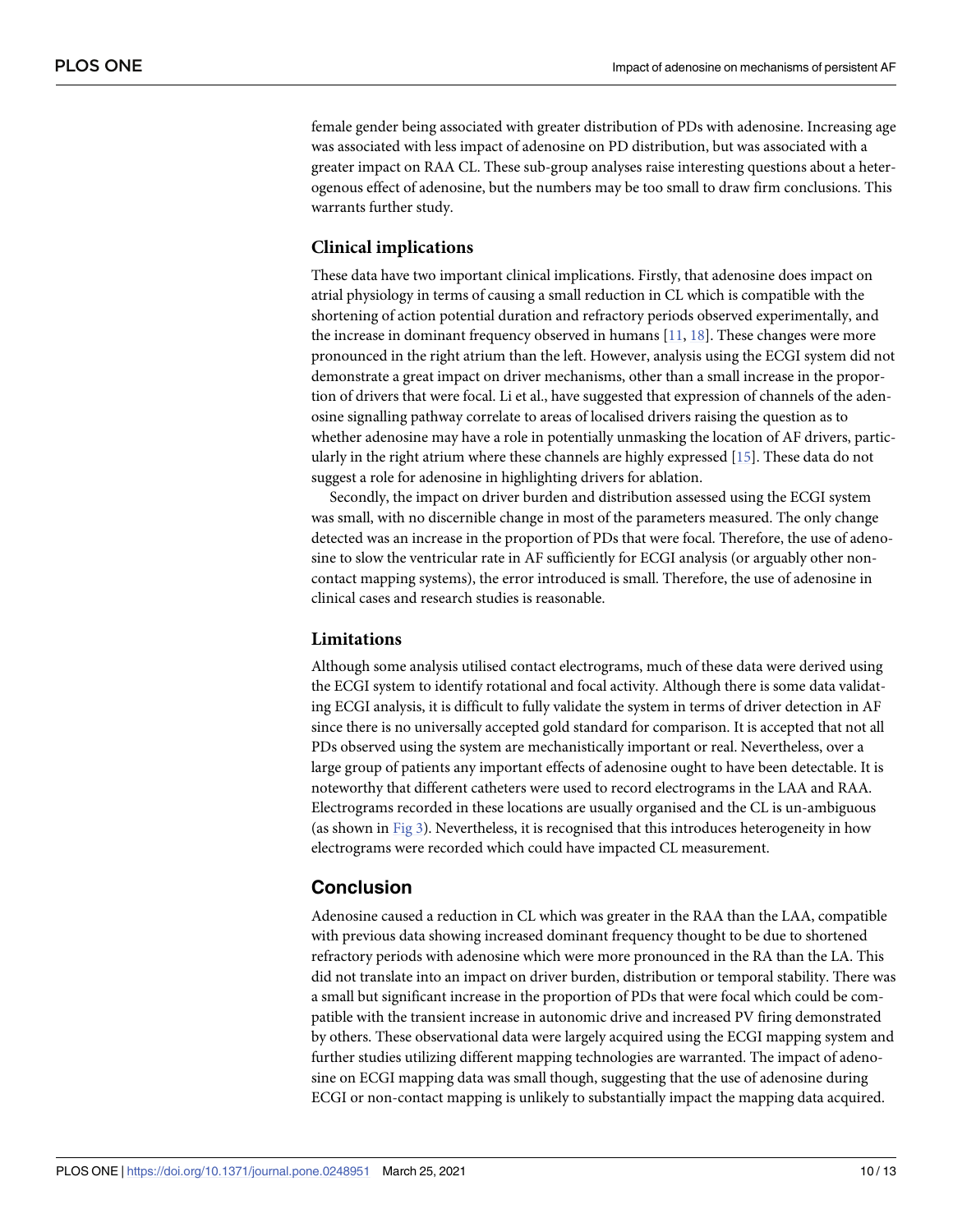# <span id="page-10-0"></span>**Supporting information**

**S1 [Table.](http://www.plosone.org/article/fetchSingleRepresentation.action?uri=info:doi/10.1371/journal.pone.0248951.s001) Correlation between duration of AF or left atrial diameter and the impact of adenosine.** Spearman's correlation analysis was performed with a p *<* 0.05 taken to be significant. (DOCX)

**S2 [Table.](http://www.plosone.org/article/fetchSingleRepresentation.action?uri=info:doi/10.1371/journal.pone.0248951.s002) Binary logistic regression analysis of factors predicting increase in PD burden following administration of adenosine.** An 15% increase in PD burden following administration of adenosine was thought to be clinically significant and designated a positive response. A p *<* 0.05 was taken to be significant. (DOCX)

**S3 [Table.](http://www.plosone.org/article/fetchSingleRepresentation.action?uri=info:doi/10.1371/journal.pone.0248951.s003) Binary logistic regression analysis of factors predicting increase in PD distribution following administration of adenosine.** An 15% increase in PD distribution following administration of adenosine was thought to be clinically significant and designated a positive response. A p *<* 0.05 was taken to be significant. (DOCX)

**S4 [Table.](http://www.plosone.org/article/fetchSingleRepresentation.action?uri=info:doi/10.1371/journal.pone.0248951.s004) Binary logistic regression analysis of factors predicting a decrease in right atrial appendage cycle length following administration of adenosine.** A 15% decrease in RAA Cycle length following administration of adenosine was thought to be clinically significant and designated a positive response. A p *<* 0.05 was taken to be significant. (DOCX)

**S5 [Table.](http://www.plosone.org/article/fetchSingleRepresentation.action?uri=info:doi/10.1371/journal.pone.0248951.s005) Binary logistic regression analysis of factors predicting a decrease in left atrial appendage cycle length following administration of adenosine.** A 15% decrease in LAA Cycle length following administration of adenosine was thought to be clinically significant and designated a positive response. A p *<* 0.05 was taken to be significant. (DOCX)

**S1 [Checklist.](http://www.plosone.org/article/fetchSingleRepresentation.action?uri=info:doi/10.1371/journal.pone.0248951.s006) TREND statement checklist.** (PDF)

**S1 [File.](http://www.plosone.org/article/fetchSingleRepresentation.action?uri=info:doi/10.1371/journal.pone.0248951.s007)** (DOCX)

### **Author Contributions**

**Conceptualization:** Gurpreet Singh Dhillon, Pier D. Lambiase, Ross J. Hunter.

**Data curation:** Gurpreet Singh Dhillon, Nikhil Ahluwalia, Adam Graham, Hakam Abbass, Ross J. Hunter.

**Formal analysis:** Gurpreet Singh Dhillon, Nikhil Ahluwalia.

**Funding acquisition:** Ross J. Hunter.

**Investigation:** Gurpreet Singh Dhillon, Adam Graham.

**Methodology:** Shohreh Honarbakhsh, Antonio Creta, Ross J. Hunter.

**Project administration:** Shohreh Honarbakhsh, Richard J. Schilling.

**Resources:** Richard J. Schilling.

**Supervision:** Anthony Chow, Mark J. Earley, Pier D. Lambiase, Richard J. Schilling, Ross J. Hunter.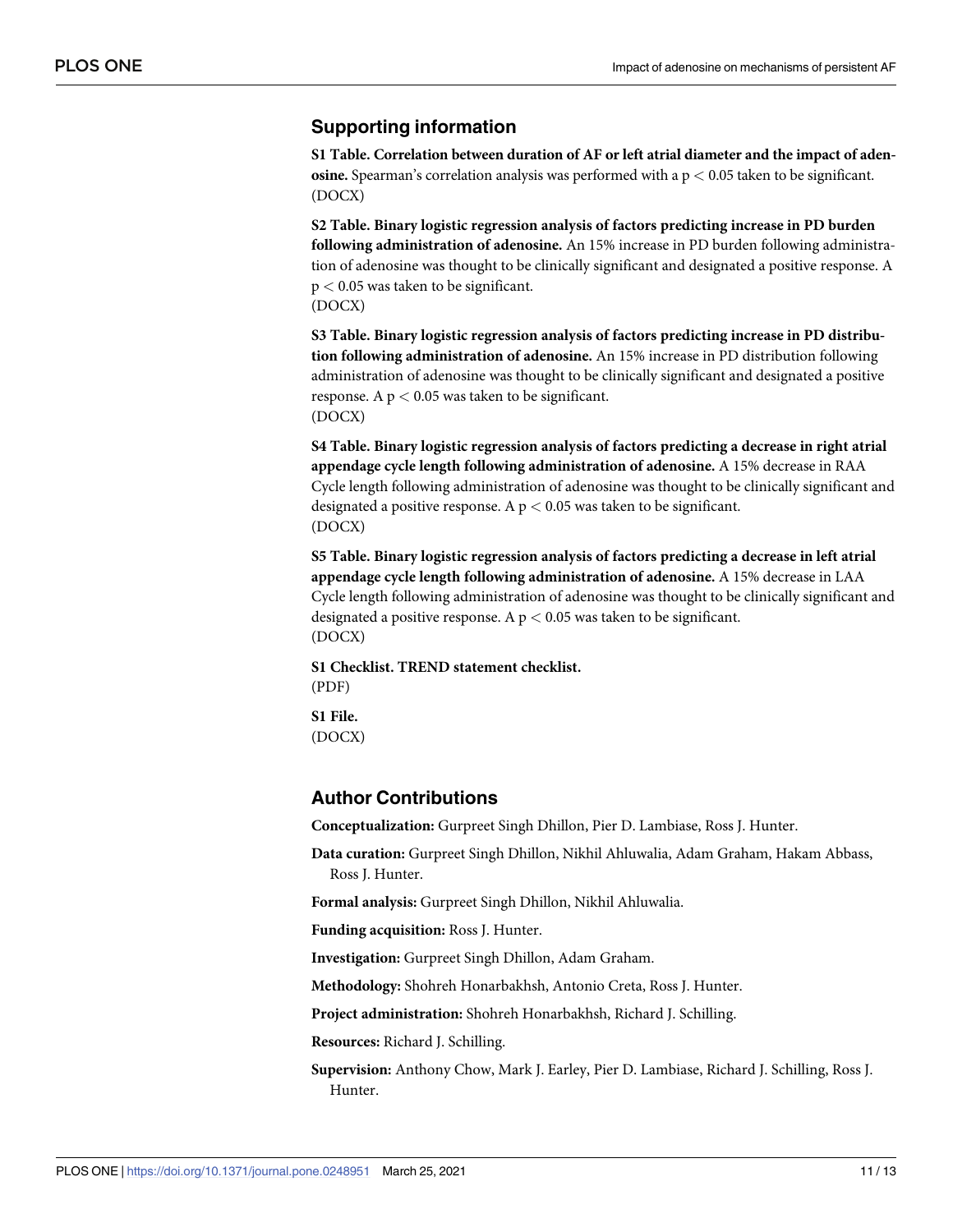<span id="page-11-0"></span>**Validation:** Gurpreet Singh Dhillon, Pier D. Lambiase.

**Writing – original draft:** Gurpreet Singh Dhillon, Antonio Creta, Ross J. Hunter.

**Writing – review & editing:** Ross J. Hunter.

#### **References**

- **[1](#page-1-0).** Honarbakhsh S, Schilling RJ, Dhillon G, Ullah W, Keating E, Providencia R, et al. A Novel Mapping System for Panoramic Mapping of the Left Atrium. JACC Clin Electrophysiol. 2018; 4: 124–134. [https://doi.](https://doi.org/10.1016/j.jacep.2017.09.177) [org/10.1016/j.jacep.2017.09.177](https://doi.org/10.1016/j.jacep.2017.09.177) PMID: [29387810](http://www.ncbi.nlm.nih.gov/pubmed/29387810)
- **[2](#page-1-0).** Honarbakhsh S, Hunter RJ, Ullah W, Keating E, Finlay M, Schilling RJ. Ablation in Persistent Atrial Fibrillation Using Stochastic Trajectory Analysis of Ranked Signals (STAR) Mapping Method. JACC Clin Electrophysiol. 2019; 5: 817–829. <https://doi.org/10.1016/j.jacep.2019.04.007> PMID: [31320010](http://www.ncbi.nlm.nih.gov/pubmed/31320010)
- **3.** Haissaguerre M, Hocini M, Denis A, Shah AJ, Komatsu Y, Yamashita S, et al. Driver Domains in Persistent Atrial Fibrillation. Circulation. 2014; 130: 530–538. [https://doi.org/10.1161/CIRCULATIONAHA.](https://doi.org/10.1161/CIRCULATIONAHA.113.005421) [113.005421](https://doi.org/10.1161/CIRCULATIONAHA.113.005421) PMID: [25028391](http://www.ncbi.nlm.nih.gov/pubmed/25028391)
- **[4](#page-1-0).** Lim HS, Hocini M, Dubois R, Denis A, Derval N, Zellerhoff S, et al. Complexity and Distribution of Drivers in Relation to Duration of Persistent Atrial Fibrillation. J Am Coll Cardiol. 2017; 69: 1257–1269. <https://doi.org/10.1016/j.jacc.2017.01.014> PMID: [28279292](http://www.ncbi.nlm.nih.gov/pubmed/28279292)
- **[5](#page-1-0).** Knecht S, Sohal M, Deisenhofer I, Albenque J-P, Arentz T, Neumann T, et al. Multicentre evaluation of non-invasive biatrial mapping for persistent atrial fibrillation ablation: the AFACART study. EP Eur. 2017; 1302–1309. <https://doi.org/10.1093/europace/euw168> PMID: [28204452](http://www.ncbi.nlm.nih.gov/pubmed/28204452)
- **[6](#page-1-0).** Lerman BB, Belardinelli L. Cardiac electrophysiology of adenosine. Basic and clinical concepts. Circulation. 1991; 83: 1499–1509. <https://doi.org/10.1161/01.cir.83.5.1499> PMID: [2022011](http://www.ncbi.nlm.nih.gov/pubmed/2022011)
- **[7](#page-1-0).** Kabell G, Buchanan L V., Gibson JK, Belardinelli L. Effects of adenosine on atrial refractoriness and arrhythmias. Cardiovasc Res. 1994; 28: 1385–1389. <https://doi.org/10.1093/cvr/28.9.1385> PMID: [7954650](http://www.ncbi.nlm.nih.gov/pubmed/7954650)
- **[8](#page-1-0).** Macle L, Khairy P, Weerasooriya R, Novak P, Verma A, Willems S, et al. Adenosine-guided pulmonary vein isolation for the treatment of paroxysmal atrial fibrillation: An international, multicentre, randomised superiority trial. Lancet. 2015; 386: 672–679. [https://doi.org/10.1016/S0140-6736\(15\)60026-5](https://doi.org/10.1016/S0140-6736%2815%2960026-5) PMID: [26211828](http://www.ncbi.nlm.nih.gov/pubmed/26211828)
- **[9](#page-1-0).** Cheung JW, Lin FS, Ip JE, Bender SR, Siddiqi FK, Liu CF, et al. Adenosine-induced pulmonary vein ectopy as a predictor of recurrent atrial fibrillation after pulmonary vein isolation. Circ Arrhythmia Electrophysiol. 2013; 6: 1066–1073. <https://doi.org/10.1161/CIRCEP.113.000796> PMID: [24243786](http://www.ncbi.nlm.nih.gov/pubmed/24243786)
- **[10](#page-1-0).** Cheung JW, Ip JE, Chung JH, Markowitz SM, Liu CF, Thomas G, et al. Differential effects of adenosine on pulmonary vein ectopy after pulmonary vein isolation implications for arrhythmogenesis. Circ Arrhythmia Electrophysiol. 2012; 5: 659–666. <https://doi.org/10.1161/CIRCEP.112.971945> PMID: [22730410](http://www.ncbi.nlm.nih.gov/pubmed/22730410)
- **[11](#page-1-0).** Hansen BJ, Sul L V., Li N, Csepe TA, Hansen BJ, Sul L V., et al. Adenosine-induced atrial fibrillation. Circulation. 2016; 134: 486–498. <https://doi.org/10.1161/CIRCULATIONAHA.115.021165> PMID: [27462069](http://www.ncbi.nlm.nih.gov/pubmed/27462069)
- **[12](#page-2-0).** Dhillon GS, Schilling RJ, Honarbakhsh S, Graham A, Abbass H, Waddingham P, et al. Impact of pulmonary vein isolation on mechanisms sustaining persistent atrial fibrillation: Predicting the acute response. J Cardiovasc Electrophysiol. 2020; 31: 903–912. <https://doi.org/10.1111/jce.14392> PMID: [32048786](http://www.ncbi.nlm.nih.gov/pubmed/32048786)
- **[13](#page-4-0).** Faul F, Erdfelder E, Buchner A, Lang A-G. Statistical power analyses using G\*Power 3.1: Tests for correlation and regression analyses. Behav Res Methods. 2009; 41: 1149–1160. [https://doi.org/10.3758/](https://doi.org/10.3758/BRM.41.4.1149) [BRM.41.4.1149](https://doi.org/10.3758/BRM.41.4.1149) PMID: [19897823](http://www.ncbi.nlm.nih.gov/pubmed/19897823)
- **[14](#page-8-0).** BOTTERON GW, SMITH JM. Spatial and Temporal Inhomogeneity of Adenosine's Effect on Atrial Refractoriness in Humans:. J Cardiovasc Electrophysiol. 1994; 5: 477–484. [https://doi.org/10.1111/j.](https://doi.org/10.1111/j.1540-8167.1994.tb01288.x) [1540-8167.1994.tb01288.x](https://doi.org/10.1111/j.1540-8167.1994.tb01288.x) PMID: [8087292](http://www.ncbi.nlm.nih.gov/pubmed/8087292)
- **[15](#page-8-0).** Ip JE, Cheung JW, Chung JH, Liu CF, Thomas G, Markowitz SM, et al. Adenosine-induced atrial fibrillation insights into mechanism. Circ Arrhythmia Electrophysiol. 2013; 6: 34–37. [https://doi.org/10.1161/](https://doi.org/10.1161/CIRCEP.113.000480) [CIRCEP.113.000480](https://doi.org/10.1161/CIRCEP.113.000480) PMID: [23778252](http://www.ncbi.nlm.nih.gov/pubmed/23778252)
- **[16](#page-8-0).** Elayi CS, Di Biase L, Bai R, Burkhardt JD, Mohanty P, Santangeli P, et al. Administration of isoproterenol and adenosine to guide supplemental ablation after Pulmonary Vein Antrum Isolation. J Cardiovasc Electrophysiol. 2013; 24: 1199–1206. <https://doi.org/10.1111/jce.12252> PMID: [24020649](http://www.ncbi.nlm.nih.gov/pubmed/24020649)
- **[17](#page-8-0).** Atienza F, Almendral J, Moreno J, Vaidyanathan R, Talkachou A, Kalifa J, et al. Activation of inward rectifier potassium channels accelerates atrial fibrillation in humans: Evidence for a reentrant mechanism.